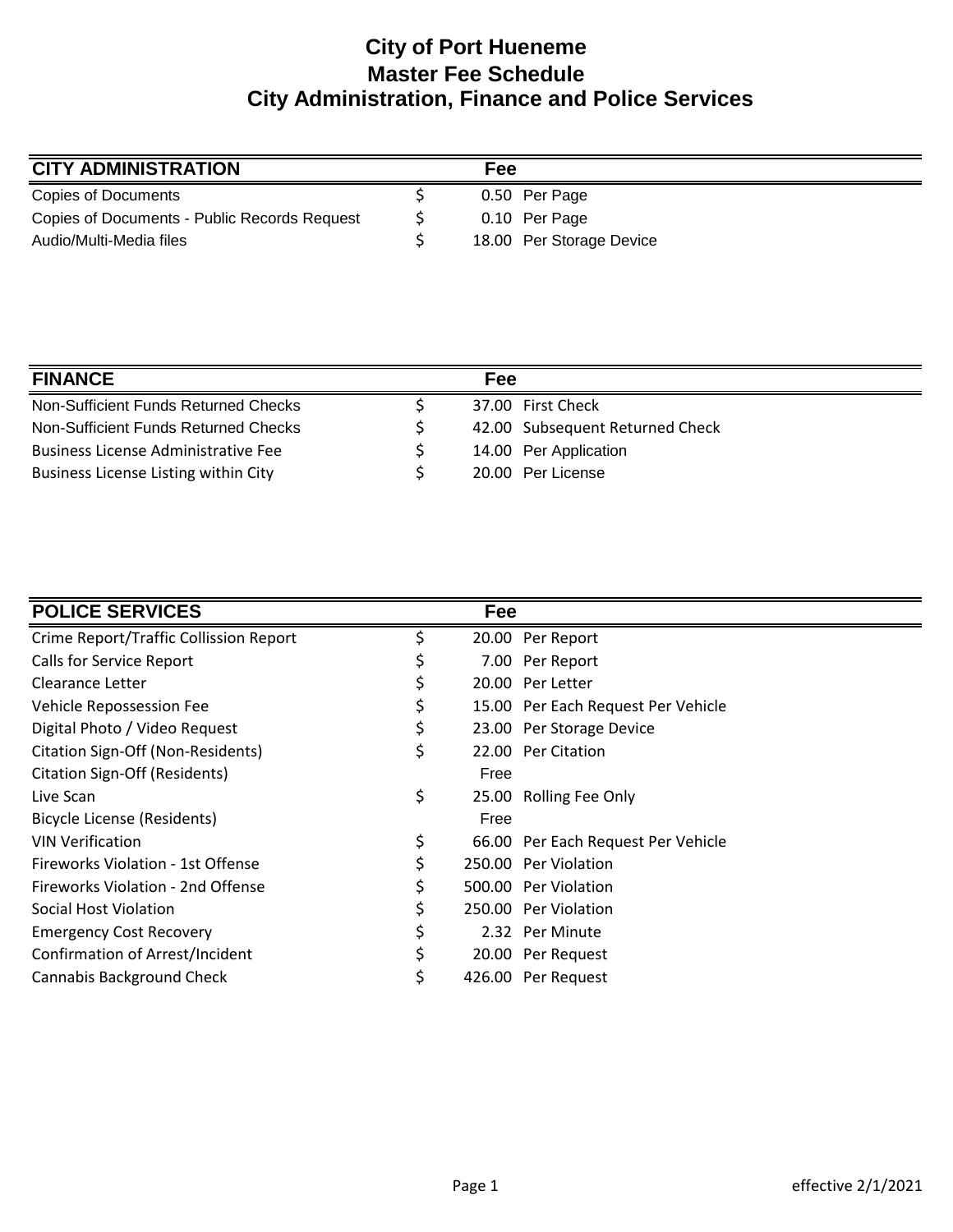### **City of Port Hueneme Master Fee Schedule Housing / Tenant Services**

Repairs not listed will be charged at the rate of \$106/hour plus materials All fees are for services during business hours unless otherwise stated.

| <b>MECHANICAL SYSTEMS</b>          | Fee |             |  |
|------------------------------------|-----|-------------|--|
| Clear Fouled Garbage Disposal      | \$  | 63.00 Each  |  |
| Replace 1/3hp Garbage Disposal     | \$  | 177.00 Each |  |
| Replace Kitchen Faucet             | \$  | 194.00 Each |  |
| Replace Bathroom Faucet            | \$  | 214.00 Each |  |
| Replace Shower Tub Valve           | \$  | 200.00 Each |  |
| <b>Replace Shower Head</b>         | \$  | 73.00 Each  |  |
| <b>Replace Toilet Tank</b>         | \$  | 150.00 Each |  |
| <b>During Non-Business Hours</b>   | \$  | 234.00 Each |  |
| Replace Toilet Bowl (Willowbrook)  | \$  | 268.00 Each |  |
| <b>During Non-Business Hours</b>   | \$  | 353.00 Each |  |
| Replace Toilet Bowl (Mar Vista)    | \$  | 268.00 Each |  |
| <b>During Non-Business Hours</b>   | \$  | 353.00 Each |  |
| Replace Sink, Stainless Steel      | \$  | 765.00 Each |  |
| <b>Replace Lavatory Sink</b>       | \$  | 285.00 Each |  |
| Replace Laundry Sink (Willowbrook) | \$  | 342.00 Each |  |
| Replace Bathtub (Willowbrook)      | \$  | 788.00 Each |  |
| Replace Bathtub Stopper            | \$  | 80.00 Each  |  |
| Replace Toilet Seat                | \$  | 74.00 Each  |  |
| Clean Sink Trap                    | \$  | 63.00 Each  |  |
| <b>Unstop Sink</b>                 | \$  | 106.00 Each |  |
| <b>Unstop Toilet</b>               | \$  | 106.00 Each |  |
| <b>During Non-Business Hours</b>   | \$  | 190.00 Each |  |
| Unstop Toilet - Toilet Removed     | \$  | 275.00 Each |  |
| <b>During Non-Business Hours</b>   | \$  | 318.00 Each |  |
| <b>Unstop Bathtub</b>              | \$  | 106.00 Each |  |
| <b>Unstop Main Drain</b>           | \$  | 275.00 Each |  |
| <b>During Non-Business Hours</b>   | \$  | 275.00 Each |  |
| Replace Hose Bib (Willowbrook)     | \$  | 70.00 Each  |  |
|                                    |     |             |  |
| <b>ELECTRICAL SYSTEMS</b>          | Fee |             |  |

| Replace Incandescent Lamp           | s  | 70.00 Each  |  |
|-------------------------------------|----|-------------|--|
| Replace Compact Fluorescent Lamp    |    | 70.00 Each  |  |
| Replace Circular Fluorescent Lamp   | Ş  | 70.00 Each  |  |
| Replace Lighting Fixture            | Ş  | 134.00 Each |  |
| Replace Fluoescent Lightbulb        | Ş  | 70.00 Each  |  |
| Replace Porch Light Fixture         | \$ | 87.00 Each  |  |
| <b>Replace Glass Globe</b>          | \$ | 89.00 Each  |  |
| Replace Smoke Alarm                 | \$ | 85.00 Each  |  |
| Replace CO Alarm                    | \$ | 103.00 Each |  |
| Replace Wall Switch or Outlet       | \$ | 66.00 Each  |  |
| Replace Switch or Outlet Wall Plate |    | 64.00 Each  |  |
| <b>Replace GFI Outlet</b>           |    | 83.00 Each  |  |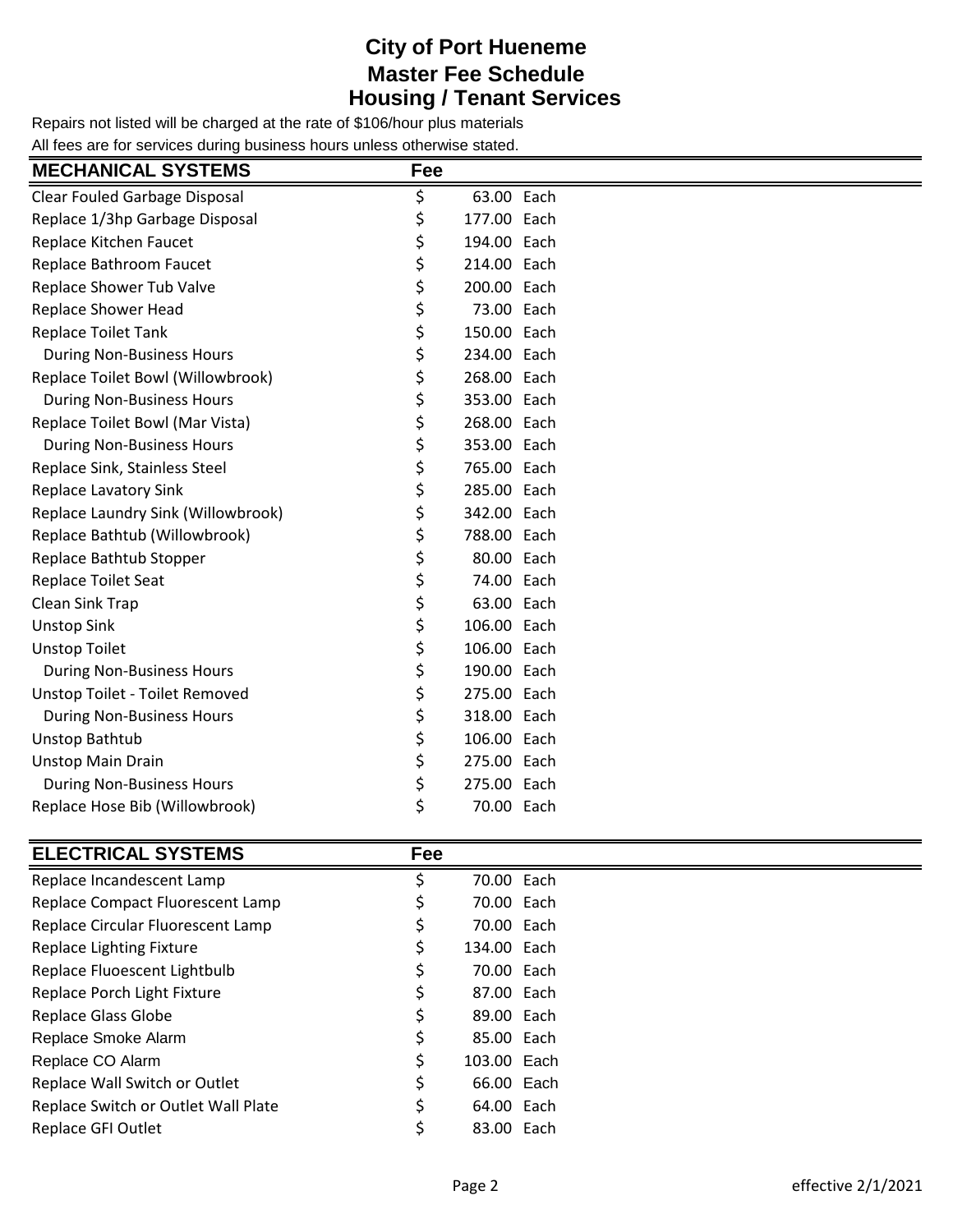### **City of Port Hueneme Master Fee Schedule Housing / Tenant Services**

Repairs not listed will be charged at the rate of \$106/hour plus materials All fees are for services during business hours unless otherwise stated.

| <b>LOCKS/DOORS/WINDOWS</b>         | Fee                |             |                              |
|------------------------------------|--------------------|-------------|------------------------------|
| Replace Key                        | \$                 | 10.00 Each  |                              |
| Replace Card Key                   |                    | 20.00 Each  |                              |
| Replace Mail Box Key               |                    | 10.00 Each  |                              |
| Change Mail Box Lock (Mar Vista)   | \$                 | 20.00 Each  |                              |
| Change Mail Box Lock (Willowbrook) | <b>Actual Cost</b> |             | Each                         |
| Change Locks (Mar Vista)           | \$                 | 40.00 Each  |                              |
| Change Locks (Willowbrook)         | \$                 | 75.00 Each  |                              |
| Lock Out                           | \$                 | 28.00 Each  |                              |
| During Non-Business Hours*         |                    |             | 50.00 Each after 2nd lockout |
| Replace Exterior Door Latch        |                    | 71.00 Each  |                              |
| Replace Interior Door Latch        | \$                 | 103.00 Each |                              |
| Replace Deadbolt                   | \$                 | 63.00 Each  |                              |
| Replace Deadbolt (Hideaway)        |                    | 90.00 Each  |                              |
| Replace Interior Painted Door      | \$                 | 240.00 Each |                              |
| Replace Exterior Painted Door      | \$                 | 425.00 Each |                              |
| <b>Replace Painted Closet Door</b> | \$                 | 240.00 Each |                              |
| Repair and Refinish Door           | \$                 | 210.00 Each |                              |
| Replace Screen Door (Mar Vista)    |                    | 107.00 Each |                              |
| Replace Window Screen              | Ś                  | 83.00 Each  |                              |
| Replace Broken Window              | <b>Actual Cost</b> |             | Each                         |

| <b>APPLIANCES</b>                   | Fee |             |
|-------------------------------------|-----|-------------|
| Replace Stove - Gas                 |     | 603.00 Each |
| Replace Stove - Electric            |     | 747.00 Each |
| Replace Range Hood                  |     | 153.00 Each |
| Replace Refrigerator                |     | 768.00 Each |
| Replace Stove Knobs (per knob cost) |     | 93.00 Each  |
| Replace Stove Burner                |     | 97.00 Each  |
| Replace Stover Burner Drip Pans     |     | 50.00 Each  |
| Replace Refrigerator Gasket         |     | 163.00 Each |
|                                     |     |             |

#### **ADMINISTRATIVE Fee**

Graffiti Cost Recovery **Actual Cost** Actual Cost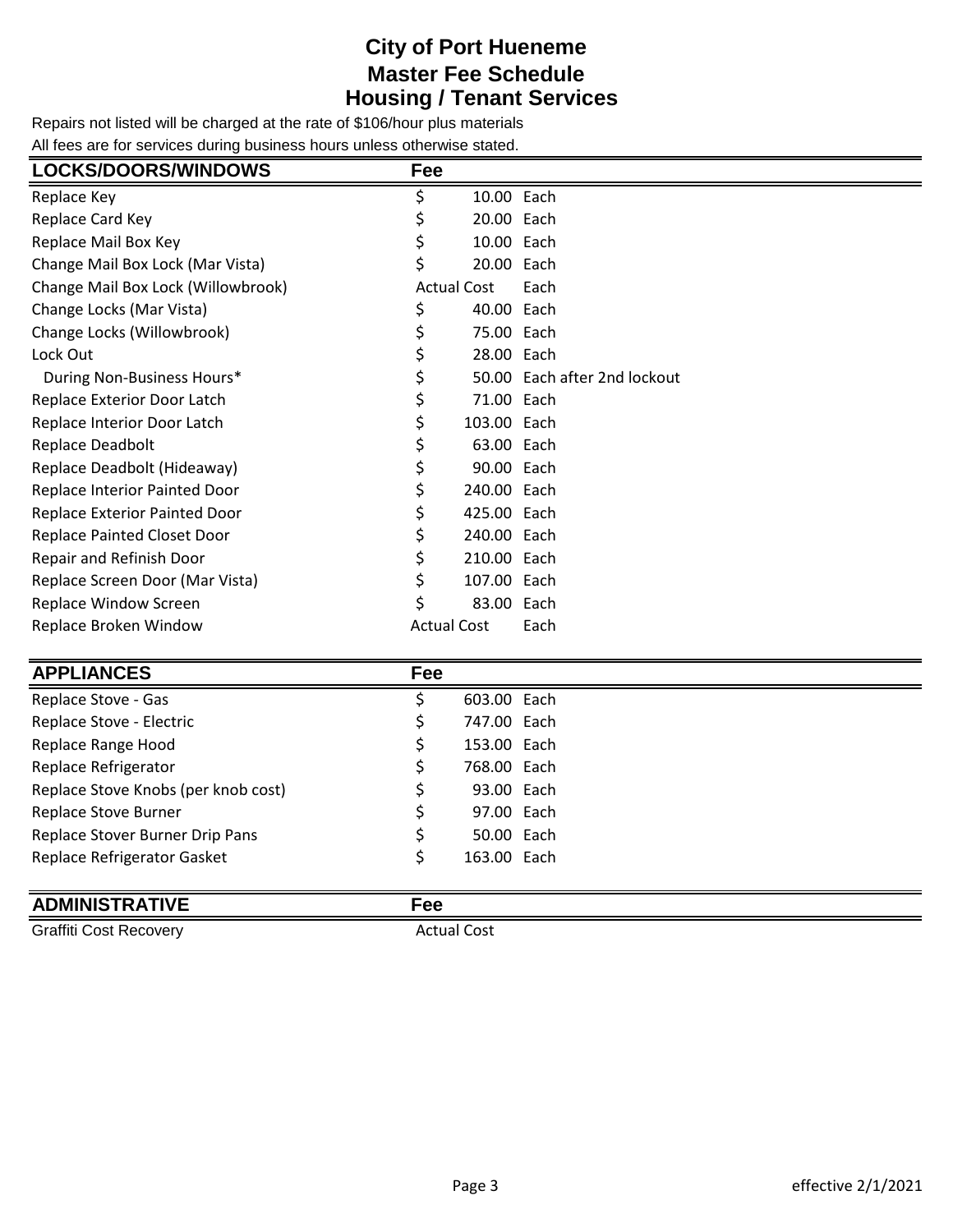## **City of Port Hueneme Master Fee Schedule Building, Plannning and Subdivision Services**

| <b>BUILDING &amp; SAFETY - GENERAL ADMINISTRATION</b> |    |                         |                                                                |  |  |  |
|-------------------------------------------------------|----|-------------------------|----------------------------------------------------------------|--|--|--|
| <b>Fees for Services</b>                              |    | Fee                     |                                                                |  |  |  |
| Single Permit Issuance                                | \$ |                         | 44.00 Per each single permit                                   |  |  |  |
| <b>Construction without Permit</b>                    |    | 2x permit fee           |                                                                |  |  |  |
| Plan Filing Fee                                       |    |                         | \$1 Per page                                                   |  |  |  |
| <b>Technology Fee</b>                                 |    | 7% of Permit            | Applied to all Planning and Building fees                      |  |  |  |
| General Plan Maintenance Fee                          |    |                         | 5% of Permit Applied to all Planning and Building fees         |  |  |  |
| Code Compliance Inspection                            | Ş  |                         | 81.00 Per each inspection, per hour, 1 hr. minimum             |  |  |  |
| <b>Building Inspection</b>                            | \$ |                         | 72.00 Per each inspection, per 1/2 hour, 1/2 hr. minimum       |  |  |  |
| <b>Building Inspection after hours</b>                |    |                         | 217.00 Min. charge outside of normal business hrs., 2 hr. min. |  |  |  |
| Re-inspection of Permitted Construction               |    |                         | 72.00 Per each re-inspection                                   |  |  |  |
| Certificate of Occupancy (Commercial)                 |    | 199.00 Each             |                                                                |  |  |  |
| Reissue Certificate of Occupancy                      |    | 94.00 Each              |                                                                |  |  |  |
| Temporary Cert. Occupancy (Commercial)                |    | 376.00 Each             |                                                                |  |  |  |
| Appeal of Building Regulations                        |    |                         | 698.00 Per each request                                        |  |  |  |
| <b>Report of Building Records</b>                     |    |                         | 44.00 Per each report                                          |  |  |  |
| <b>Expired Permit - foundation pass</b>               |    | 75% original permit fee |                                                                |  |  |  |
| Expired Permit - frame pass                           |    | 50% original permit fee |                                                                |  |  |  |
| New address - single                                  | \$ |                         | 68.00 Per unit                                                 |  |  |  |
| New address - multiple                                | Ş  | 273.00 Per lot          |                                                                |  |  |  |
| Rehab Housing Program Pre-inspection                  |    | 217.00 Each             |                                                                |  |  |  |
| Rehab Housing Program Inspection                      | \$ | 162.00 Each             |                                                                |  |  |  |

#### **Building Plan Checking Fees Fee**

| י פט                                |
|-------------------------------------|
| 65% of the building permit fee      |
| 136.00 Per hour                     |
| Consultant cost plus 15% admin. fee |
|                                     |

| <b>Permit Fee Refunds</b> | Fee                                              |  |  |  |
|---------------------------|--------------------------------------------------|--|--|--|
| Permit Fee                | 50% of the permit fee, restrictions apply        |  |  |  |
| Refund Processing Fee     | 90.00 Each                                       |  |  |  |
| Plan-checking Fee         | 50% of the plan-checking fee, restrictions apply |  |  |  |

| <b>BUILDING PERMIT FEES</b> - The building permit fees listed below are in addition to the permit issuance fees above. |  |  |  |
|------------------------------------------------------------------------------------------------------------------------|--|--|--|

| <b>Solar Permits</b>                           | Fee           |                                  |
|------------------------------------------------|---------------|----------------------------------|
| Residential: PV to 15kW or thermal to 10crwth  | 450.00 Each   |                                  |
| Residential: PV over 15kW/thermal over 10crwth |               | 15.00 Per additional kW or crwth |
| Commercial: PV to 50kW or thermal to 30crwth   | 1,000.00 Each |                                  |
| Commercial: PV over 50kW/thermal 31-260 kW     |               | 7.00 Per additional kW or crwth  |
| Commercial: over PV251kW or thermal 261crwth   |               | 5.00 Per additional kW or crwth  |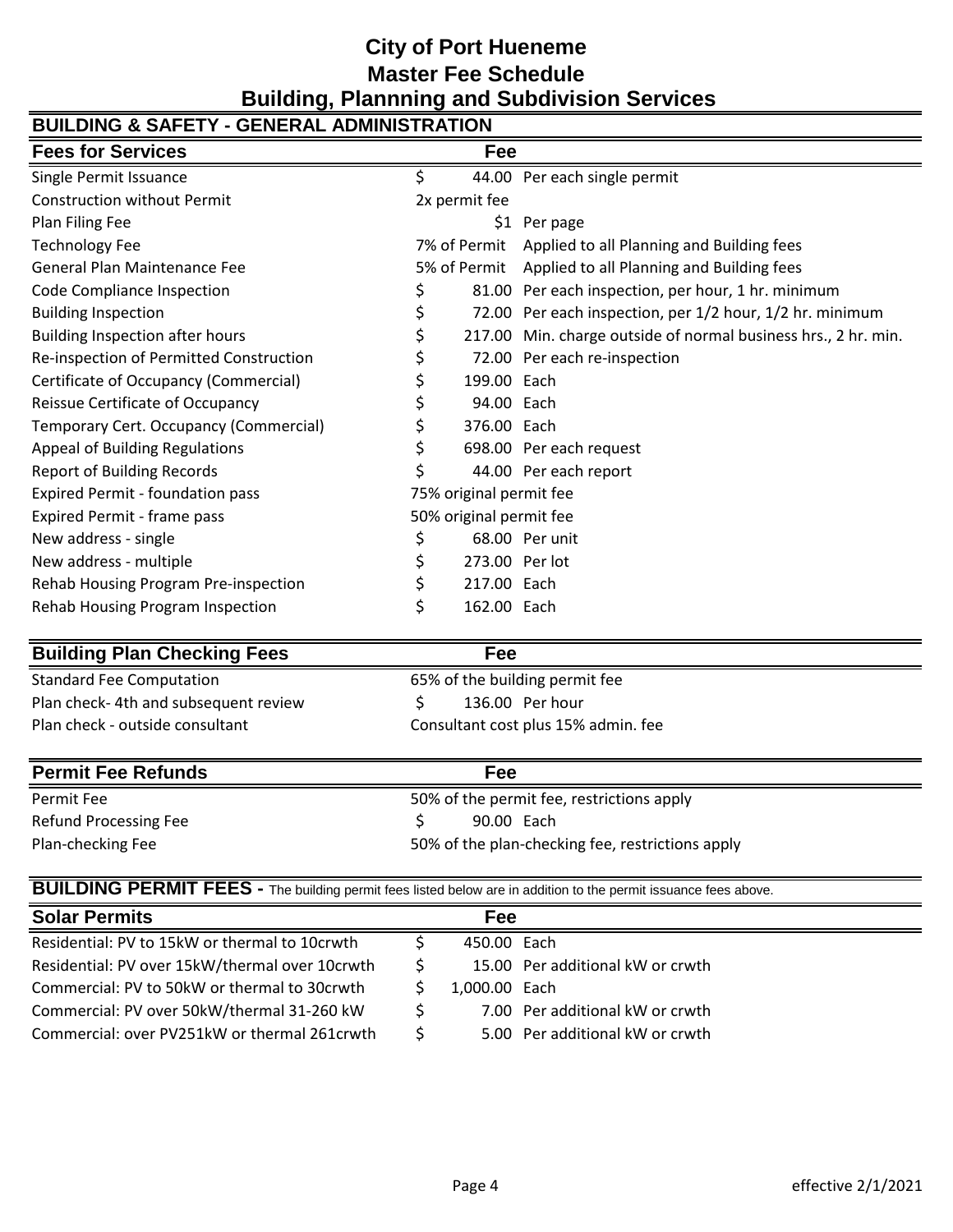| <b>Miscellaneous Permits</b>                                           | Fee               |                                     |
|------------------------------------------------------------------------|-------------------|-------------------------------------|
| SERVICE PANEL AND SUB-PANEL, EACH 0-600 VOLTS                          |                   |                                     |
| Up to 400 amperes                                                      | \$<br>72.00 Each  |                                     |
| Over 400 amperes                                                       | \$<br>145.00 Each |                                     |
| Inspection for reinstallation of idle meter removed by utility company |                   |                                     |
| Vacant unit/residence-if more than two                                 |                   |                                     |
| months SCE will pull meter. Inspection to                              | \$                | 72.00 Per inspection                |
| clear meter & charge owner.                                            |                   |                                     |
| Residential sewer, interior drains, ext. sewer                         | \$<br>145.00 Each |                                     |
| Seepage pit, or cesspool                                               | 145.00 Each       |                                     |
| Water heater and/or vent*                                              | \$<br>72.00 Each  |                                     |
| Residential interior water line or exterior                            | \$<br>145.00 Each |                                     |
| water main installation, alteration or repair                          |                   |                                     |
| of water piping and/or water treatment                                 |                   |                                     |
| equipment                                                              |                   |                                     |
| Repair or alteration of drainage or vent                               | \$<br>145.00 Each |                                     |
| Re-roof - single-family dwelling only                                  |                   | 145.00 Each, includes 2 inspections |
| Garage Door Permit                                                     | \$<br>72.00 Each  |                                     |
| ALL OTHER PERMITS                                                      |                   | Refer to Building Valuation Table   |

| <b>Building Valuation Table</b> |                 |                                             |  |  |  |
|---------------------------------|-----------------|---------------------------------------------|--|--|--|
| <b>Valuation</b>                | <b>Base Fee</b> | PLUS cost per each \$1,000<br>over Base Fee |  |  |  |
| \$1 to \$1,000                  | \$95            | N/A                                         |  |  |  |
| $\frac{1}{2}$ \$1,001-\$5,000   | \$95            | \$12.40 Per \$1,000                         |  |  |  |
| \$5,001-\$10,000                | \$145           | \$19.01 Per \$1,000                         |  |  |  |
| \$10,001-\$25,000               | \$240           | \$9.64 Per \$1,000                          |  |  |  |
| \$25,001-\$50,000               | \$384           | \$9.59 Per \$1,000                          |  |  |  |
| \$50,001-\$100,000              | \$624           | \$2.89 Per \$1,000                          |  |  |  |
| \$100,001-\$250,000             | \$769           | \$3.55 Per \$1,000                          |  |  |  |
| \$250,001-\$500,000             | \$1,302         | \$3.26 Per \$1,000                          |  |  |  |
| \$500,001-\$1,000,000           | \$2,116         | \$1.66 Per \$1,000                          |  |  |  |
| \$1,000,001 and above           | \$2,944         | \$1.66 Per \$1,000                          |  |  |  |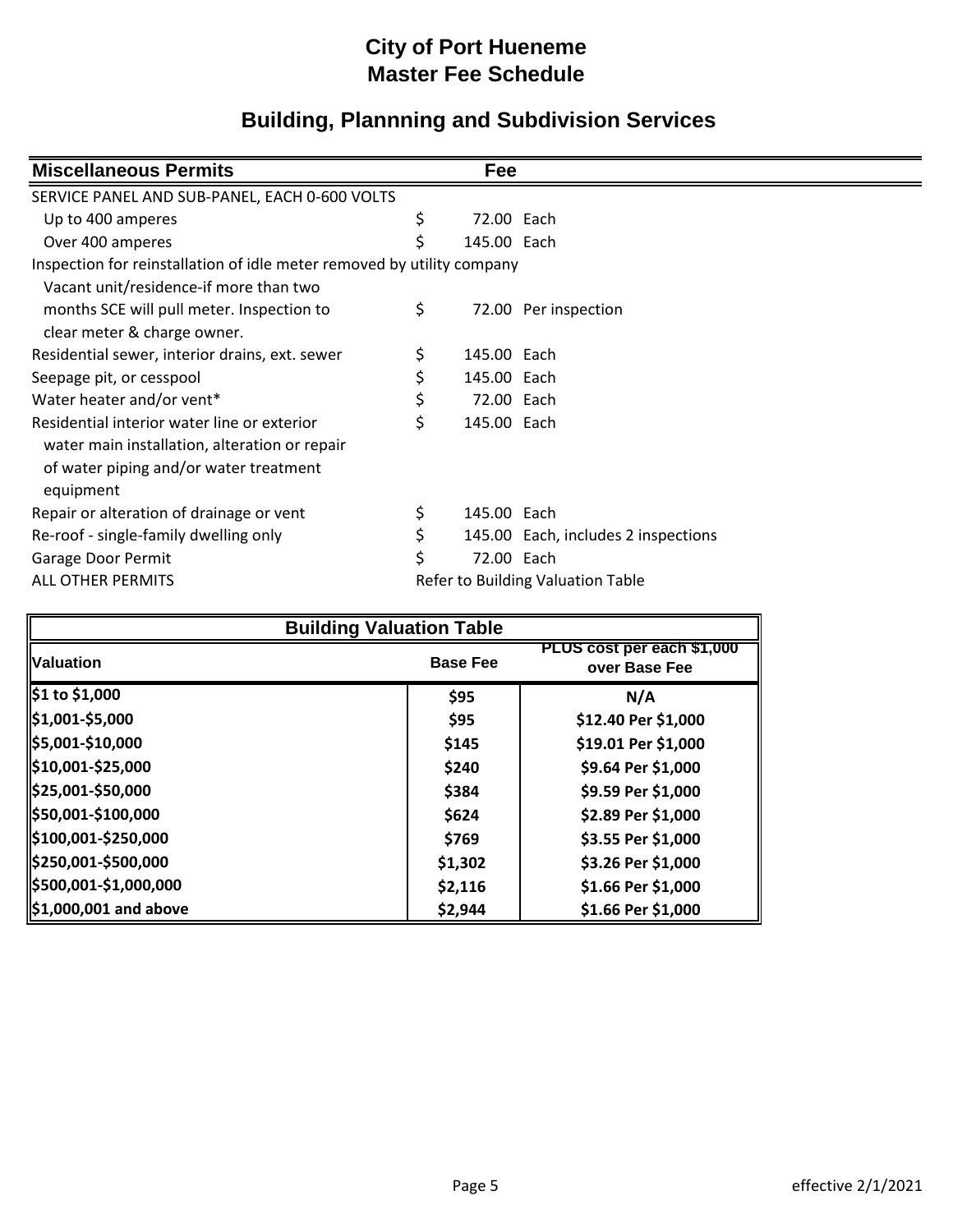| <b>PLANNING - GENERAL ADMINISTRATION</b>      | Fee                     |                                                        |
|-----------------------------------------------|-------------------------|--------------------------------------------------------|
| Planning hourly rate                          | \$                      | 210.00 Per hour, minimum three hours                   |
| General Plan Maintenance Fee                  |                         | 5% of Permit Applied to all Planning and Building fees |
| Contractor administration fee                 | 15% of fee for services |                                                        |
| Planning Plan Check - sfd only                | \$<br>157.00 Each       |                                                        |
| Planning plan check/inspection - non-sfd      | \$<br>1,000.00 Deposit  |                                                        |
| Rehab Programs Administration Fee             | \$                      | 1,908.00 Each, nonrefundable                           |
| Legal Ads/Noticing                            | <b>Actual Cost</b>      |                                                        |
| Appeals                                       | \$                      | 1,178.00 Each, nonrefundable                           |
| Interpretation - Staff level                  | \$                      | 210.00 Each, nonrefundable                             |
| Interpretation - City Council                 | \$                      | 839.00 Each, nonrefundable                             |
| <b>Lighting Plan Review</b>                   | \$                      | 105.00 Each, nonrefundable                             |
| Zoning Letter                                 | \$                      | 210.00 Each, nonrefundable                             |
| Zoning Clearance - Minor (Tenant Improvement) | \$                      | 105.00 Each, nonrefundable                             |
| Zoning Clearance - Major                      | \$                      | 210.00 Per hour, minimum three hours                   |
| <b>Density Bonus Review</b>                   | \$<br>1,000.00 Deposit  |                                                        |
| Affordable Housing Agreement Review           | \$                      | 210.00 Each, nonrefundable                             |
| <b>Accessory Dwelling Unit Permit</b>         | \$                      | 488.00 Each, nonrefundable                             |
| Tree Removal Permit (1-5 trees)               | \$                      | 210.00 Each, nonrefundable                             |
| Tree Removal Permit (each additional tree)    | \$                      | 35.00 Per additional tree                              |
| <b>Reciprocal Access Easement</b>             | \$                      | 210.00 Each, nonrefundable                             |
| <b>ENVIRONMENTAL REVIEW</b>                   |                         |                                                        |
| Determination/Exemption                       | \$                      | 482.00 Each, nonrefundable                             |
| Initial study                                 |                         | Consultant cost plus 15% admin. fee                    |
| <b>Negative Declaration</b>                   |                         | Consultant cost plus 15% admin. fee                    |
| <b>Environmental Impact Report</b>            |                         | Consultant cost plus 15% admin. fee                    |
| Environmental Impact Report Addendum          |                         | Consultant cost plus 15% admin. fee                    |
| <b>Mitigation Monitoring</b>                  | <b>Actual Cost</b>      |                                                        |
| <b>COASTAL DEVELOPMENTS</b>                   |                         |                                                        |
| Appealable Project                            | <b>Actual Cost</b>      |                                                        |
| Local Coastal Prog. Admin. Devel. Review      |                         | Consultant cost plus 15% admin. fee                    |
| Local Coastal Program Amendment               |                         | Consultant cost plus 15% admin. fee                    |
| <b>CANNABIS BUSINESS FEES</b>                 |                         |                                                        |
| Certificate of Approval                       | \$                      | 10,000.00 Refundable deposit each                      |
| Annual Inspection and audits                  |                         | Consultant cost plus 15% admin. fee                    |
| Background check - business owner             | \$<br>445.56 Each       |                                                        |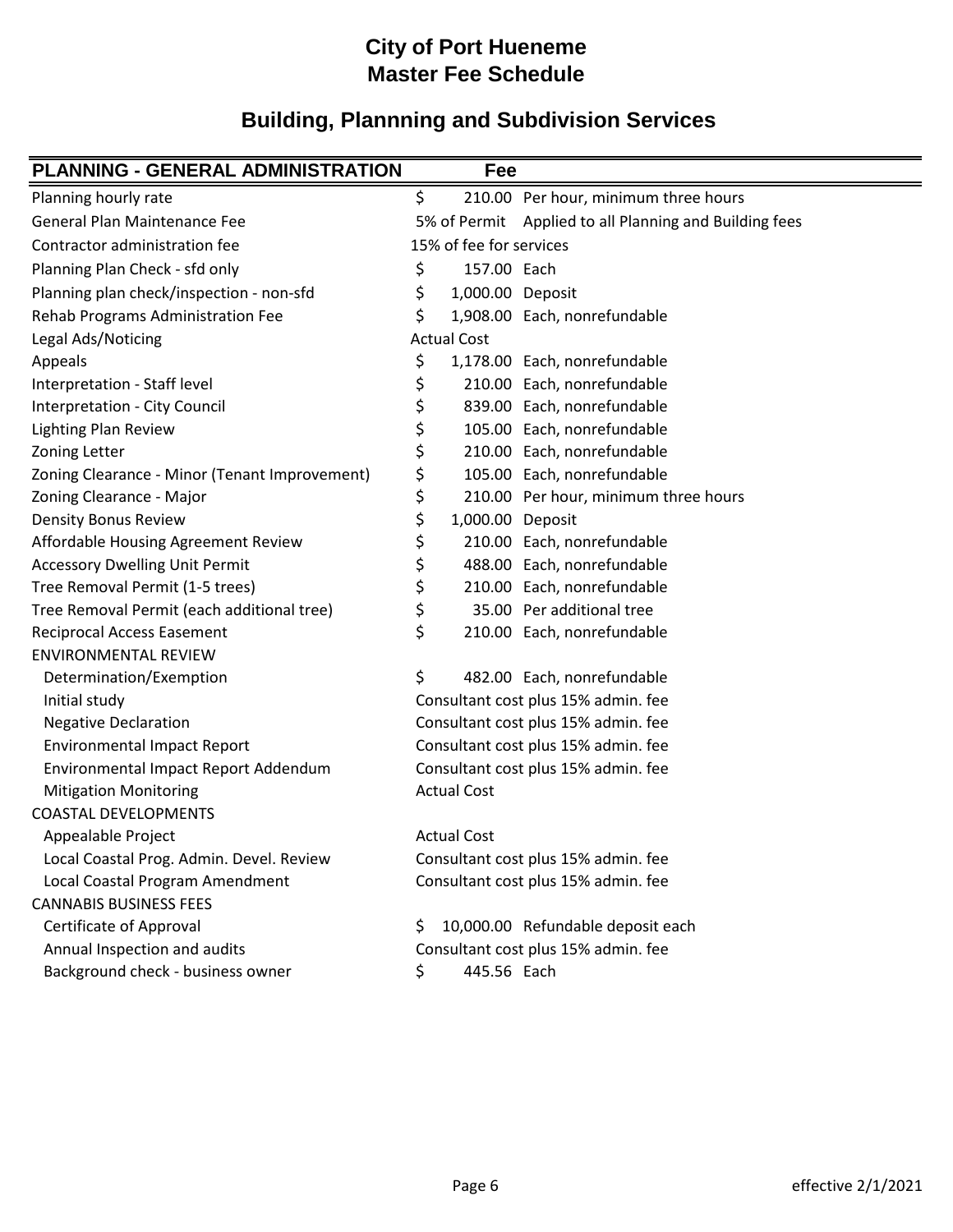| <b>Development Permits</b>                       | Fee            |                                                      |
|--------------------------------------------------|----------------|------------------------------------------------------|
| Development Pre-application                      | \$             | 790.00 Each, nonrefundable                           |
| Planned Development/Conditional Use Permit       | \$             | 4,000.00 \$500 flat fee plus \$3,500 deposit         |
| Wireless - CUP                                   | \$             | 4,000.00 \$500 flat fee plus \$3,500 deposit         |
| Variance                                         | \$             | 4,000.00 \$500 flat fee plus \$3,500 deposit         |
| Zoning Map Amendment                             | \$             | 4,000.00 \$500 flat fee plus \$3,500 deposit         |
| General Plan Map Amendment                       | \$             | 4,000.00 \$500 flat fee plus \$3,500 deposit         |
| Zone Text Amendment                              | \$             | 4,000.00 \$500 flat fee plus \$3,500 deposit         |
| <b>General Plan Amendment</b>                    | \$             | 4,000.00 \$500 flat fee plus \$3,500 deposit         |
| Specific Plan                                    |                | Consultant cost plus 15% admin. fee                  |
| Specific Plan Amendment                          |                | Consultant cost plus 15% admin. fee                  |
| DEVELOPMENT PERMIT AMENDMENTS                    |                |                                                      |
| <b>Major Modification</b>                        | \$             | 4,000.00 \$500 flat fee plus \$3,500 deposit         |
| <b>Minor Modification</b>                        | \$             | 907.00 Each, nonrefundable                           |
| <b>Administrative Permits</b>                    | Fee            |                                                      |
| <b>Planned Developments</b>                      | \$             | 1,327.00 Each, nonrefundable                         |
| Wireless - Admin Review                          | \$             | 1,742.00 Each, nonrefundable                         |
| <b>Administrative Variances</b>                  | \$             | 1,327.00 Each, nonrefundable                         |
| <b>Ministerial Permits</b>                       | Fee            |                                                      |
| Master Sign Criteria                             | \$             | 907.00 Each, nonrefundable                           |
| Sign Permit                                      | \$             | 173.00 Each, nonrefundable                           |
| <b>Fence Permit</b>                              | \$             | 112.00 Each, nonrefundable, includes permit issuance |
| Home Occupation                                  | \$             | 74.00 Each, nonrefundable                            |
| Parking Plan Review                              |                | Consultant cost plus 15% admin. fee                  |
| Landscape Plan Review                            |                | Consultant cost plus 15% admin. fee                  |
| <b>Miscellaneous Ministerial Permits</b>         | \$             | 210.00 Each, nonrefundable                           |
| <b>Development Agreements</b>                    | Fee            |                                                      |
| Development Agreement                            | \$<br>5,000.00 | Deposit                                              |
| Development Agreement Amendment                  | \$<br>1,000.00 | Deposit                                              |
| Development Agreement Annual Review              | \$<br>1,500.00 | Deposit                                              |
| <b>Special Use Permits</b>                       | Fee            |                                                      |
| SUP - Staff level                                | \$             | 105.00 Each, nonrefundable                           |
| SUP - City Council Approval (festivals/at beach) | \$             | 1,341.00 Each, nonrefundable                         |
| <b>Temporary Sign/Banner</b>                     | \$             | 70.00 Each, nonrefundable                            |
| Garage Sale                                      | \$             | 22.00 Each, nonrefundable, includes permit issuance  |
| <b>Project Revisions</b>                         | Fee            |                                                      |
| Revision to any type of permit application       |                | 50% of original application fee                      |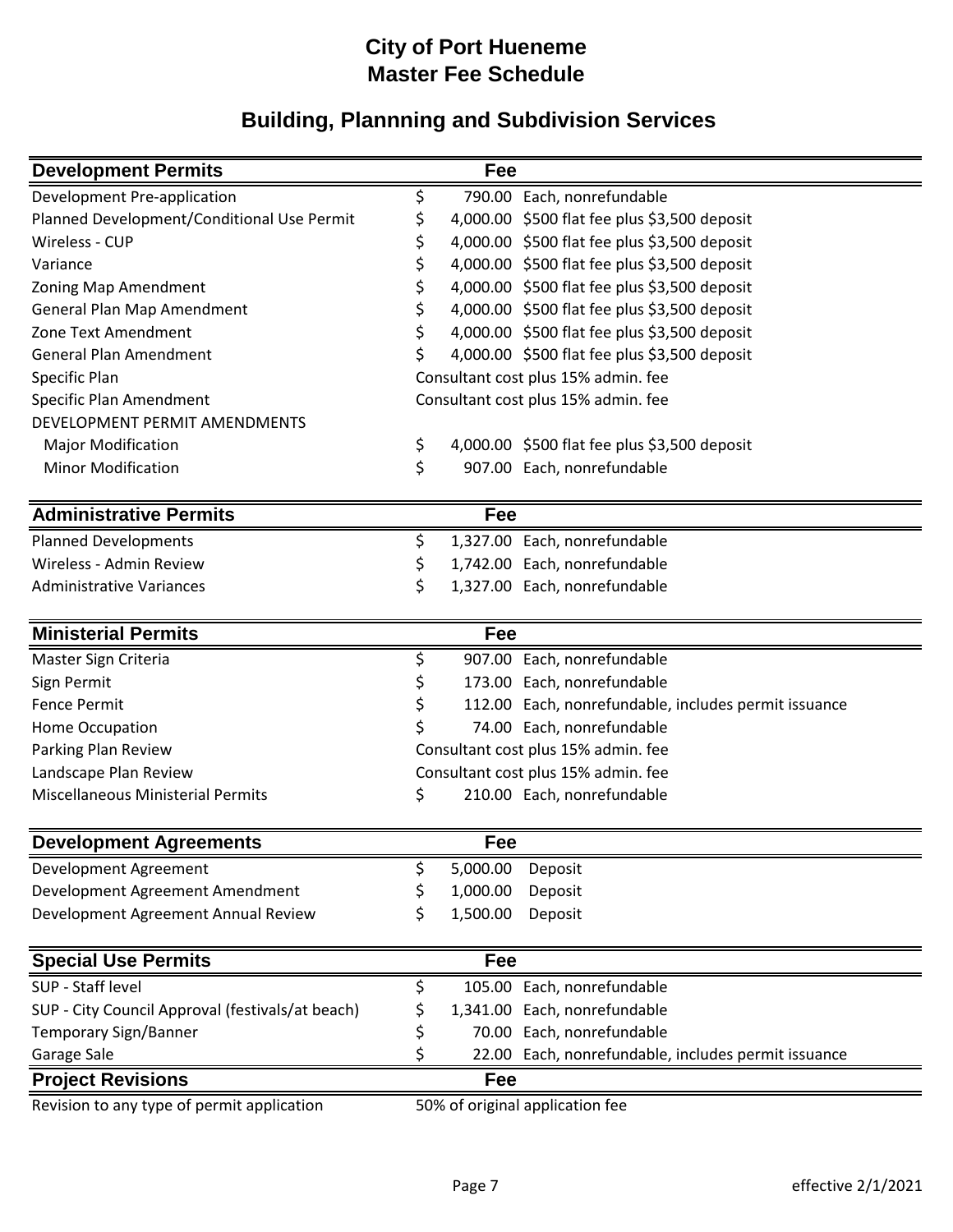| <b>Business Permits</b>                     |   | Fee |                              |
|---------------------------------------------|---|-----|------------------------------|
| <b>Adult-Oriented Businesses</b>            |   |     | 1,212.00 Each, nonrefundable |
| Massage Clinic Permit - new                 |   |     | 354.00 Each, nonrefundable   |
| Massage Clinic - annual renewal             |   |     | 270.00 Annual renewal        |
| Massage Technician - new                    | S |     | 144.00 Each, nonrefundable   |
| Massage Technician - annual renewal         |   |     | 100.00 Annual renewal        |
| Tobacco Retailer's License - new            |   |     | 502.00 Each, nonrefundable   |
| Tobacco Retailer's License - annual renewal |   |     | 366.00 Annual renewal        |
| Large Family Day Care                       |   |     | 528.00 Each, nonrefundable   |
|                                             |   |     |                              |

|   | Fee              |                                                     |
|---|------------------|-----------------------------------------------------|
|   |                  | 812.00 Each, nonrefundable plus \$300 per map sheet |
| S |                  | 812.00 Each, nonrefundable plus \$300 per map sheet |
|   |                  | 551.00 Each, nonrefundable plus \$300 per map sheet |
|   | 4,000.00 Deposit |                                                     |
| S |                  | 1,814.00 Each, nonrefundable                        |
|   |                  |                                                     |
|   | 1,000.00 Deposit |                                                     |
|   |                  | 488.00 Each, nonrefundable                          |
|   |                  | 488.00 Each, nonrefundable                          |
|   | 1,000.00 Deposit |                                                     |
|   |                  | 50% of map fee - deposit                            |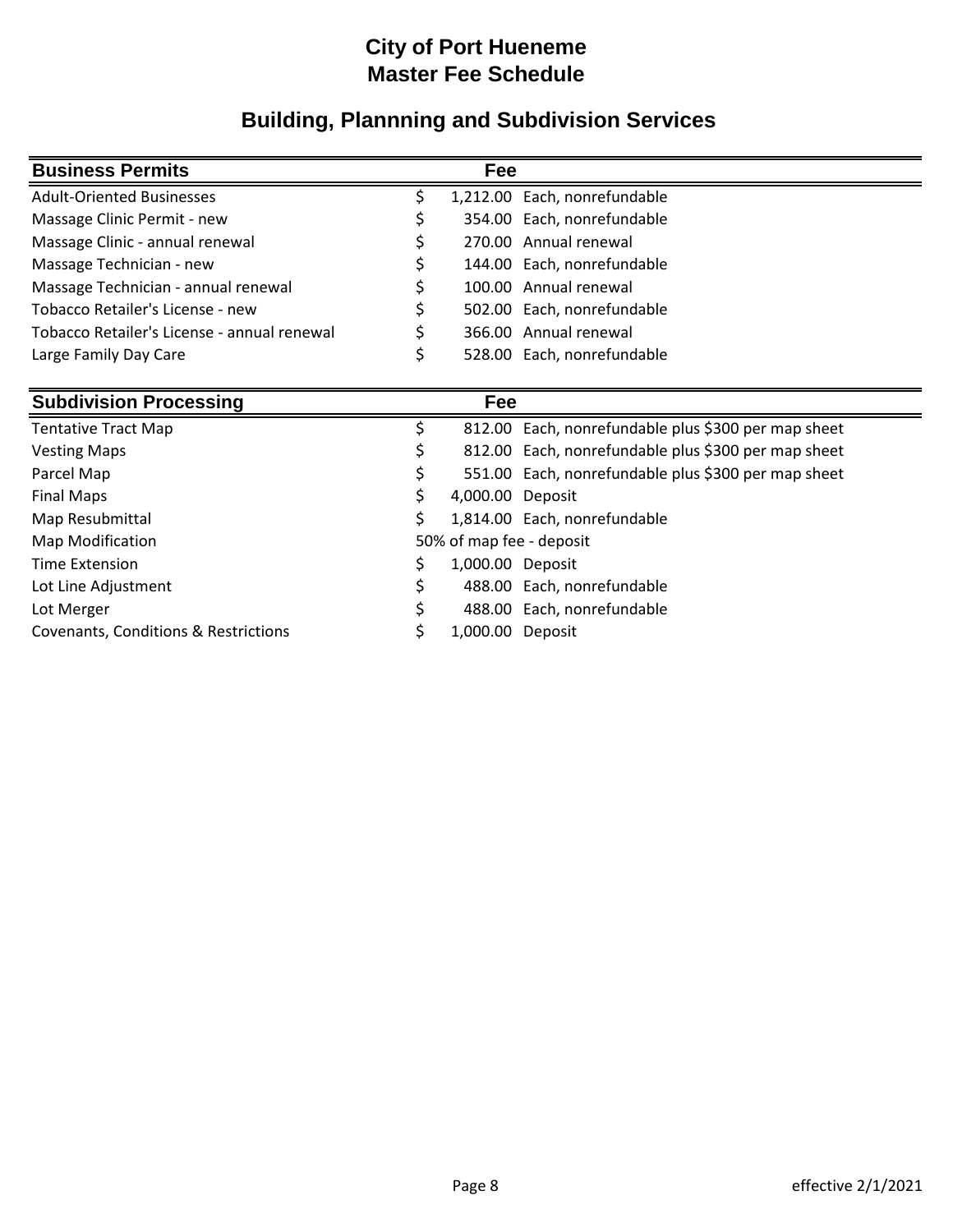# **Code Enforcement and Parking Enforcement**

| <b>CODE COMPLIANCE</b>                           |                      | Fee                |                                     |
|--------------------------------------------------|----------------------|--------------------|-------------------------------------|
| <b>Case Management Fee</b>                       | \$                   |                    | 81.00 Each, nonrefundable           |
| ADMINISTRATIVE PENALTIES FEES                    |                      |                    |                                     |
| <b>First Citation</b>                            | \$                   |                    | 100.00 Each, per violation          |
| Second Citation                                  | \$                   |                    | 200.00 Each, per violation          |
| <b>Third Citation</b>                            | Ś                    |                    | 500.00 Each, per violation          |
| Each day after third citation                    |                      |                    | 500.00 Each, per day, per violation |
| Civil Penalties Fee                              |                      |                    | 500.00 Each, per day, per violation |
| <b>Nuisance Hearing</b>                          |                      | 1,038.00 Each      |                                     |
| <b>Administrative Hearing</b>                    | Ś                    | 1,074.00 Each      |                                     |
| Continuance Fee (less than 72 hrs. from hearing) | \$                   | 81.00 Each         |                                     |
| Abatement Contract Fee                           | <b>Actual Cost</b>   |                    |                                     |
| Abatement Contract Administrative Fee            | 15% of contract cost |                    |                                     |
| <b>Attorney Fee</b>                              |                      | <b>Actual Cost</b> |                                     |

| <b>PARKING ENFORCEMENT</b>                            | Fee         |                               |
|-------------------------------------------------------|-------------|-------------------------------|
| Vehicle Release - General                             | 270.00 Each |                               |
| Vehicle Release - Arrestable Offense other than       | 270.00 Each |                               |
| driver's license-related                              |             |                               |
| Vehicle Release - Suspended/revoked driver's license  | 270.00 Each |                               |
| or unlicensed driver                                  |             |                               |
| Administrative charge - failure to display a handicap |             | 25.00 Each (fee set by state) |
| placard                                               |             |                               |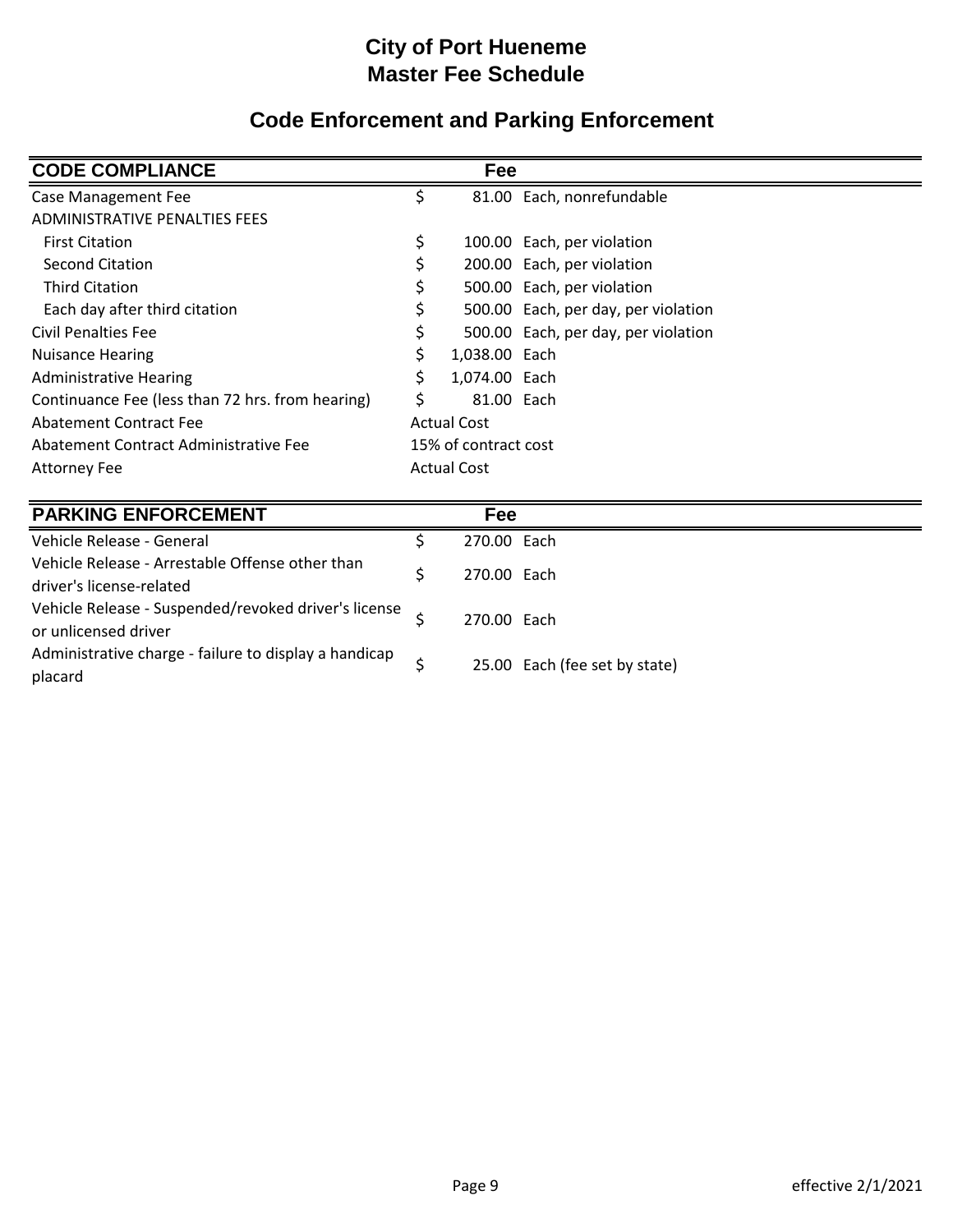# **Encroachment, Development and Film Permit Fees**

| <b>Encroachment Permits</b>         | Fee                    |                                                            |
|-------------------------------------|------------------------|------------------------------------------------------------|
| Encroachment Administrative Fee     | \$<br>18.00 Each       |                                                            |
| <b>Encroachment Permits</b>         |                        |                                                            |
| Film Permit                         | \$<br>1,188.00 Deposit |                                                            |
| Driveway Approach - Residential     | \$<br>330.00 Each      |                                                            |
| Driveway Approach - Commercial      | \$<br>552.00 Each      |                                                            |
| Excavations (up to 100 sq.ft.)      | \$<br>333.00           |                                                            |
| Excavations (over 100 sq.ft.)       | \$                     | 333.00 Plus addl \$1.34 per sq.ft. over 100 sq.ft. in area |
| Fence - County Recorded Permit      | \$                     | 73.00 Per Hour                                             |
| Fire Hydrant Install                | \$                     | 91.00 Per Hour                                             |
| Fire Line Backflow (No hot tap)     | \$                     | 91.00 Per Hour                                             |
| <b>Material Storage</b>             | \$                     | 73.00 Per Hour (2 Hr Min)                                  |
| <b>Storage Pod/Moving Container</b> | \$                     | 45.00 Per Hour (1 Hr Min)                                  |
| <b>Street Cut Fee</b>               | \$                     | 5.07 Per sq. ft.                                           |
| <b>Traffic Control Plan Check</b>   | \$                     | 188.00 Per Sheet                                           |
| <b>Traffic Control Inspection</b>   | \$                     | 181.00 Per Day                                             |
| <b>Tree Trimming/Removal</b>        | \$                     | 45.00 Per Day                                              |
| Borings/Monitoring                  | \$                     | 91.00 Per Hour (1 Hr Min)                                  |
| Utility Pothole Inspection          | \$                     | 91.00 Per Hour (2 Hr Min)                                  |
| Temporary (minor repairs)           | \$                     | 91.00 Per Hour (2 Hr Min)                                  |
| <b>Annual Permit - Processing</b>   | \$<br>36.00 Each       |                                                            |

| <b>Development Fees and Services</b>                                                    | Fee                                 |
|-----------------------------------------------------------------------------------------|-------------------------------------|
| Fire Flow Test                                                                          | 248.00 Each<br>\$                   |
| <b>Water Service</b>                                                                    | 141.00 Per Hour (2 Hr Min)          |
| <b>House Connection - Sewer</b>                                                         | \$<br>141.00 Per Hour (2 Hr Min)    |
| <b>Storm Drain Connection</b>                                                           | \$<br>141.00 Per Hour (2 Hr Min)    |
| <b>Transportation Permit</b>                                                            | Set by State                        |
| Plan Check (street vacations, easement dedications,<br>and similar reviews)             | Consultant cost plus 15% admin. fee |
| Sewer/Water Availability Letter                                                         | \$<br>170.00 Each                   |
| Improvement Plan Check                                                                  | 10% of value                        |
| <b>Grading Plan Check</b>                                                               | 158.00 Per Hour                     |
| <b>Grading Inspection</b>                                                               | 5,300.00 Deopsit                    |
| <b>Street Vacation Application</b>                                                      | Consultant cost plus 15% admin. fee |
| Map Check - Tentative Tract Map (does not include<br>county recording or surveying fees | Consultant cost plus 15% admin. fee |
| Map Check - Final Map                                                                   | Consultant cost plus 15% admin. fee |
| Map Check - Lot Line Adjustment/Lot Merger                                              | Consultant cost plus 15% admin. fee |
| PW - Covenants, Conditions and Restrictions                                             | Consultant cost plus 15% admin. fee |
| <b>Vesting Maps</b>                                                                     | Consultant cost plus 15% admin. fee |
| <b>Environmental Review</b>                                                             | \$<br>158.00 Per Hour               |
| <b>Modification Application Review</b>                                                  | \$<br>221.00 Per Hour               |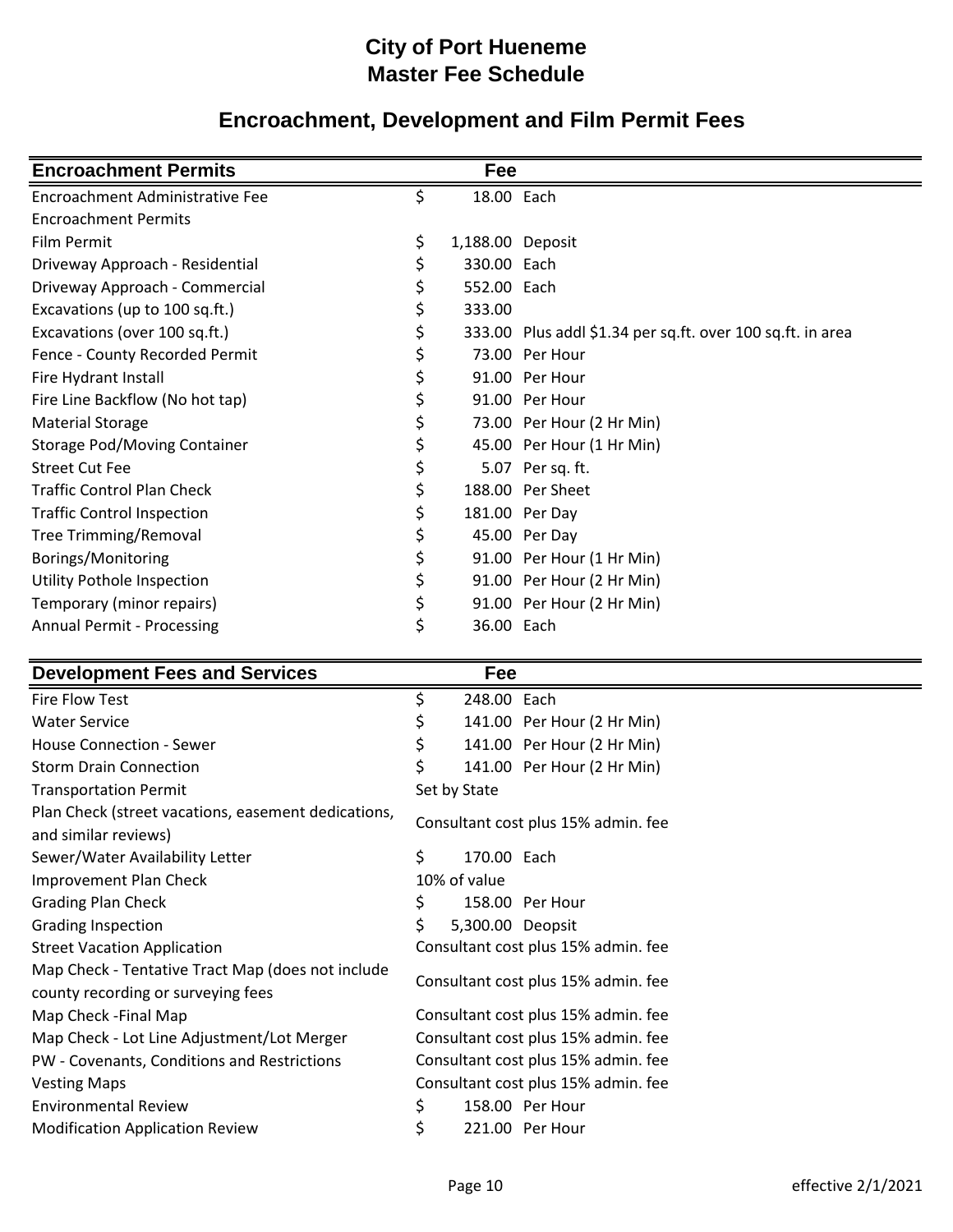# **Encroachment, Development and Film Permit Fees**

| <b>Encroachment Permits</b>                                                               |                    | Fee                       |                                                               |
|-------------------------------------------------------------------------------------------|--------------------|---------------------------|---------------------------------------------------------------|
| <b>Stormwater Quality Permanent BMP Annual</b><br>Inspection (With Self Certification)    | \$                 | 141.00 Each               |                                                               |
| <b>Stormwater Quality Permanent BMP Annual</b><br>Inspection (Without Self Certification) | \$                 | 424.00 Each               |                                                               |
| <b>Refund Processing Fee</b>                                                              | \$                 |                           | 90.00 Flat Fee                                                |
| Any Service Not Identified in the Fee Schedule                                            |                    |                           | Actual Cost or Consultant Cost Plus 15% admin. Fee            |
| Preliminiary / Final Geotech Review                                                       | \$                 | 754.00 Each               |                                                               |
| Stop Work Order                                                                           |                    |                           | 1.5 x the permit fee plus staff time                          |
| Preliminiary / Final Drainage Study                                                       | \$                 |                           | 158.00 Per Hour                                               |
| <b>Flood Hazard Letter</b>                                                                | \$                 | 317.00 Each               |                                                               |
| Reproduction                                                                              | <b>Actual Cost</b> |                           |                                                               |
| Backflow Inspection and Testing Fee                                                       | \$                 |                           | 394.00 Annual Fee                                             |
| Plan Filing Fee                                                                           | \$                 |                           | 1.00 Per Page                                                 |
| <b>Subdivision Processing</b>                                                             | <b>Actual Cost</b> |                           |                                                               |
| Damage Repair to City Property                                                            |                    | <b>Actual Cost</b>        |                                                               |
| <b>Emergency Repairs</b>                                                                  | <b>Actual Cost</b> |                           |                                                               |
| <b>Special Event Permit</b>                                                               | <b>Actual Cost</b> |                           |                                                               |
| Sewer Line Inspection, sleeving lines up to main                                          | \$                 | 218.00                    |                                                               |
| Swimming Pool Discharge Fee                                                               | \$                 | 82.00                     |                                                               |
| After Hours Construction Permit                                                           | \$                 |                           | 136.00 Per Hour (2 Hr Min standard; 3 Hr Min Midnight - 6 am) |
| Water Main (Hot Tap) 2" or smaller water service                                          | \$                 |                           | 515.00 Additional fee if paving required (per PW Director)    |
| Water Main (Hot Tap) 3" or larger water service                                           | \$                 |                           | 950.00 Additional fee if paving required (per PW Director)    |
| Reviewing or processing plans, permits, documents                                         |                    |                           |                                                               |
| or other items not noted above and for reviews                                            | \$                 |                           | 158.00 Per Hour                                               |
| beyond third review                                                                       |                    |                           |                                                               |
| Water Infrastructure Connection; Water                                                    |                    |                           |                                                               |
| Connections, Meters, Temporary Meters or                                                  |                    | <b>Time and Materials</b> |                                                               |
| Relocations                                                                               |                    |                           |                                                               |

| <b>Film Permits</b>                                |                       | Fee                |                        |
|----------------------------------------------------|-----------------------|--------------------|------------------------|
| <b>Application Fee</b>                             | S                     |                    | 152.00 Per Application |
| Motion Photography Refundable Security Deposit     |                       |                    | 750.00 Per Day         |
| Still Photography Refundable Security Deposit      |                       |                    | 500.00 Per Day         |
| Motion Photography Shooting Fee: City, Beach Area, | Ś                     |                    | 500.00 Per Day         |
| Motion Photography Shooting Fee: Pier Closed       | \$                    | 1,500.00 Per Day   |                        |
| Motion Photography Shooting Fee: Private Property  | Ş                     |                    | 25.00 Per Day          |
| Still Photography Use Fee in City (Pier Open)      | \$                    |                    | 500.00 Per Day         |
| Construction / Strike Fee                          |                       |                    | 250.00 Per Day         |
| Parking Fees (Beach) 9 x 20 space                  | \$                    |                    | 8.00 Per Day           |
| <b>Fire Department Review</b>                      | Set by Ventura County |                    |                        |
| <b>Police Officers</b>                             |                       | <b>Actual Cost</b> |                        |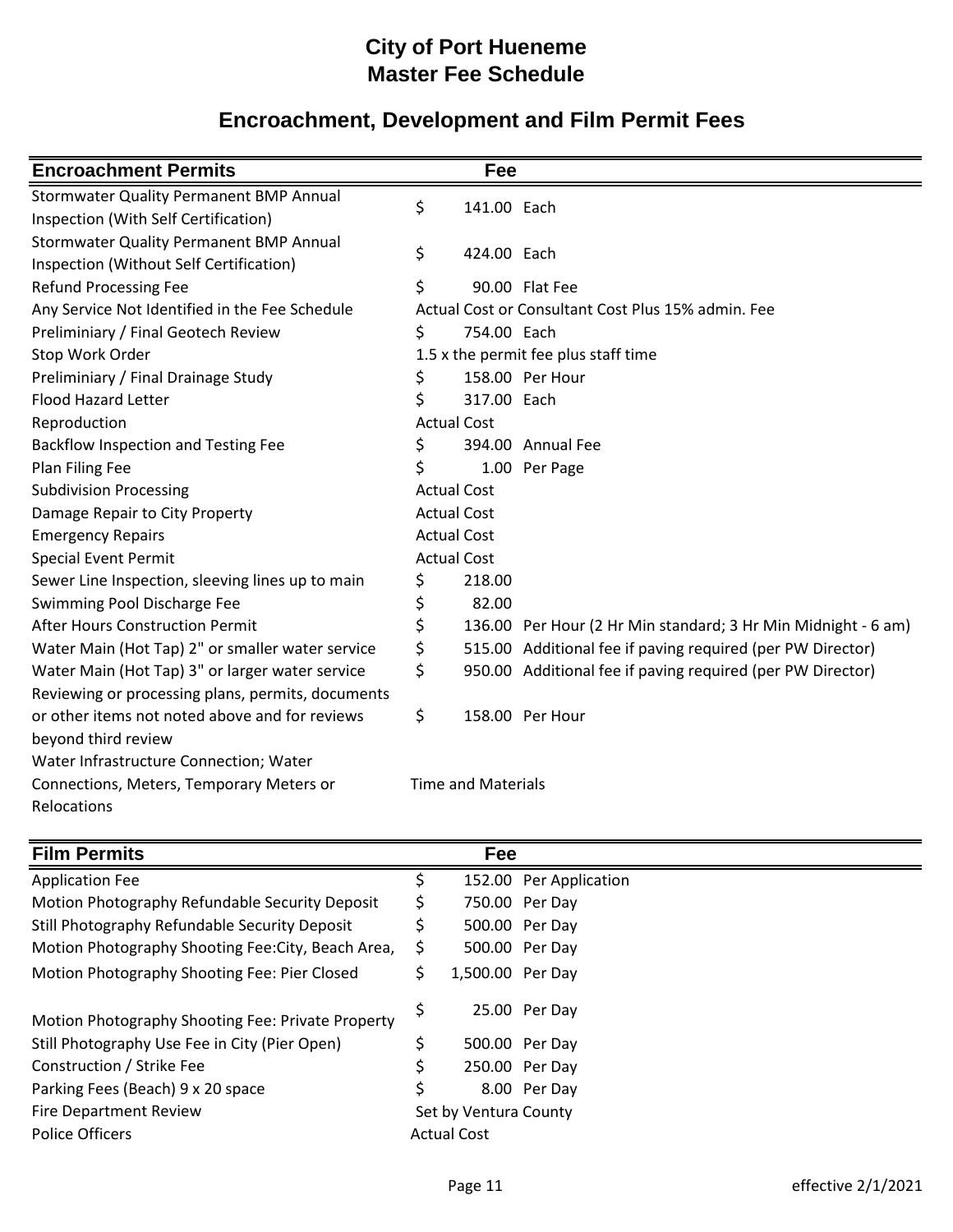Lifegaurds (off duty) and the Cost Actual Cost Paid Directly

## **Recreation Fees**

#### **COMMUNITY CENTER RENTAL**

| <b>Auditorium</b>                                      |          | Fee |                                    |
|--------------------------------------------------------|----------|-----|------------------------------------|
| <b>Application Fee - All Rentals</b>                   | \$       |     | 32.00 One time fee for all rentals |
| <b>Individual - Security Deposit</b>                   | \$       |     | 500.00 Refundable                  |
| Individual - Party Serving Alcohol                     | \$       |     | 441.00 Per hour                    |
| Individual - Party No Alcohol                          | \$       |     | 354.00 Per hour                    |
| Individual - Seminar                                   | \$       |     | 144.00 Per hour                    |
| Non Profit - Security Deposit*                         | \$       |     | 250.00 Refundable                  |
| Non Profit - Party Serving Alcohol                     | \$       |     | 250.00 Per hour                    |
| Non Profit - Party No Alcohol                          | \$       |     | 195.00 Per hour                    |
| Non Profit - Seminar                                   | \$       |     | 60.00 Per hour                     |
| <b>Classroom</b>                                       |          | Fee |                                    |
| <b>Security Deposit</b>                                | \$       |     | 100.00 Refundable                  |
| Individual - Before 5pm                                | \$       |     | 26.00 Per hour                     |
| Individual - After 5pm                                 | \$       |     | 43.00 Per hour                     |
| Non Profit -Before 5pm                                 | \$       |     | 16.00 Per hour                     |
| Non Profit - After 5pm                                 | \$       |     | 32.00 Per hour                     |
| <b>PARKS/FACILITIES</b>                                |          |     |                                    |
| <b>Moranda Park Field Use</b>                          |          | Fee |                                    |
| Use of softball faciltities (2-hour min) No lights     | \$       |     | 15.00 Per hour (\$30 minimum)      |
| Use of softball faciltities (2-hour min) Use of lights | \$       |     | 30.00 Per hour (\$60 minimum)      |
| Note: 3-hour minimum charge for softball tournaments.  |          |     |                                    |
| <b>Moranda Park Meeting Room</b>                       |          | Fee |                                    |
| <b>Security Deposit</b>                                | \$       |     | 100.00 Refundable                  |
| Individual - Before 5pm                                | \$       |     | 26.00 Per hour                     |
| Individual - After 5pm                                 | \$       |     | 43.00 Per hour                     |
| Non Profit - Before 5pm                                | \$       |     | 16.00 Per hour                     |
| Non Profit - After 5pm                                 | \$       |     | 32.00 Per hour                     |
| <b>Reserved Tennis Court Fees</b>                      |          | Fee |                                    |
| Use of reserved tennis court (public/non-commerical)   |          |     | 3.00 Per hour                      |
| Use of reserved tennis court (commerical use)          | \$<br>\$ |     | 10.00 Per hour                     |
|                                                        |          |     |                                    |
| <b>CLASSES / PROGRAMS</b>                              |          |     |                                    |
| Jr. Lifeguard Program                                  |          | Fee |                                    |
| Resident                                               | \$       |     | 250.00 4-week program              |
| Non-Resident                                           | \$       |     | 350.00 4-week program              |